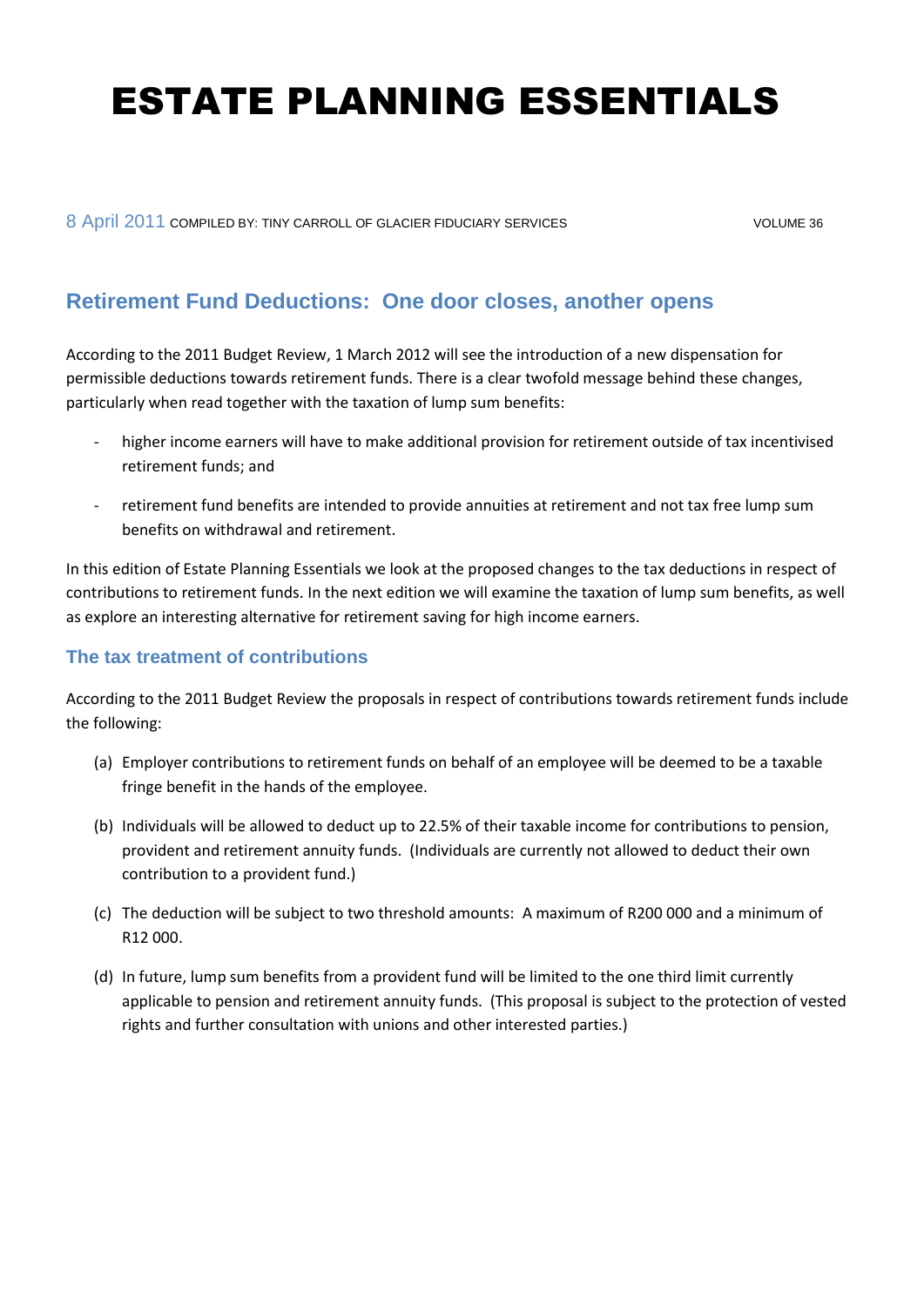#### **Practical examples**

#### **Example 1**

Mr Green's income is R1 000 000 p.a. His employer contributes an amount equal to 15% of this income to a pension fund on his behalf. Mr Green contributes 7,5% based on the same amount.

The amount contributed to his fund is therefore:

| Employer's contribution: | R 150 000            |
|--------------------------|----------------------|
| Own contribution:        | R 75 000             |
| Total:                   | R <sub>225</sub> 000 |

Ignoring all other deductions, Mr Green's taxable income for this year will be R925 000 (i.e. R1 000 000 – R75 000).

After 1 March 2012 his situation will change as follows:

Assuming that his earnings remain the same, his taxable income (before retirement fund contributions) will now increase from R1 000 000 to R1 150 000 due to the inclusion of the employer's contribution as a taxable fringe benefit.

A 22,5% deduction based on a taxable income of R1 150 000 will amount to R258 000. However, the deductibility of these contributions will be limited to R200 000 p.a.

Despite his contribution levels remaining the same (total R225 000), Mr Green's taxable income for the 2012 tax year will increase by R25 000 to R950 000 (R1 150 000 – R200 000) because of the loss of the deduction on the amount above R200 000.

It is assumed that the contribution above the threshold amount will be treated as a disallowed contribution which may be used to increase the tax free portion of any lump sum benefit taken at retirement.

NOTE: The existing difference in the treatment of disallowed contributions between pension and provident funds on the one hand and retirement annuities on the other will in all probability disappear.

At this stage, retirement annuity fund members are allowed to deduct excess contributions, which were not deductible against the lump sum at retirement, from their income after retirement, as if it were a current contribution (see section 11n(bb)(iii) in this regard). No similar provision exists for pension or provident funds. It is hoped that this is taken into consideration by the drafters.

#### **Example 2**

Mr Grey's income is R500 000 p.a. His employer contributes R75 000 - being 15% of this income - to a provident fund on his behalf. Mr Green makes no contribution to his provident fund (provident fund contributions not being deductible by members at this stage). In terms of the current retirement annuity deduction formula his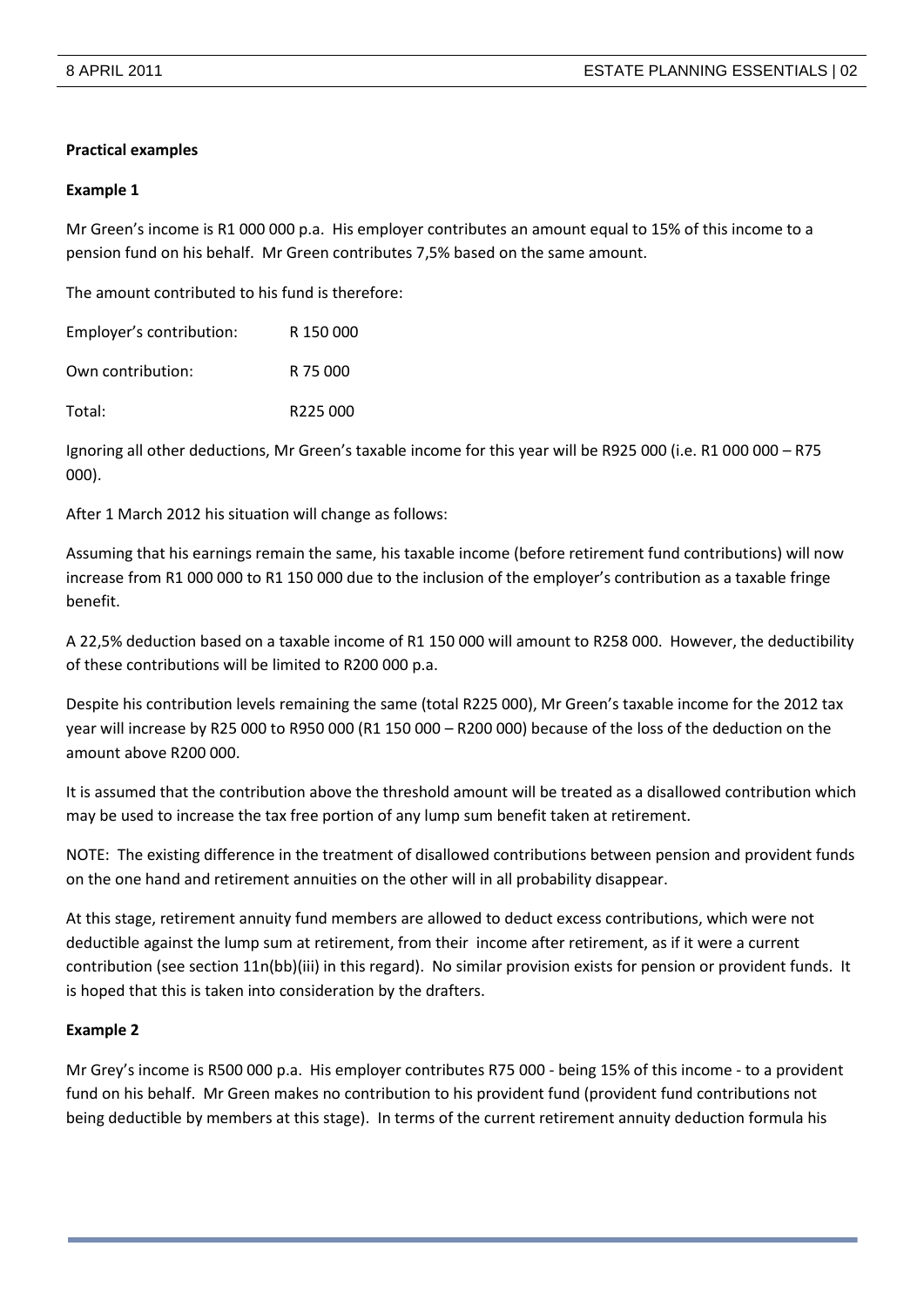income is treated as retirement funding and he can make a maximum deductible contribution to a retirement annuity fund of R3 500 p.a. in terms of the current (b)-leg of the formula.

After March 2012 he will be able to make the following additional contributions, either to the provident fund or to his retirement annuity fund:

Taxable income is R575 000 (before retirement fund contributions).

Twenty two comma five percent (22,5%) of this amount will be R129 375.

Assuming that he already makes the maximum contribution to a retirement annuity fund, he will be able to make an additional contribution as follows:

| Employer contributions to the provident fund:    | R75 000  |
|--------------------------------------------------|----------|
| Own contribution to his retirement annuity fund: | R 3 500  |
| Amount available to make up the 22,5% maximum:   | R50 875. |

#### **Example 3**

For certain self-employed persons the new contribution limits will also provide an opportunity to make additional contributions to their retirement annuity funds.

Mr Mustard is self-employed and his taxable income before any retirement fund contributions is R1 000 000.

Currently his maximum deductible retirement annuity contribution is R150 000 p.a. (in terms of the 15% leg of the retirement annuity deduction formula).

In the proposed new dispensation, this limit will increase to 22,5% but will be limited by the annual maximum of R200 000. Thus, Mr Mustard will be able to make an additional tax deductible contribution of R50 000 p.a.

#### **Example 4**

It is not clear what the purpose of the R12 000 minimum deduction is. The minimum appears to affect persons with a taxable income of less than R53 334 p.a. only. (At this point a 22,5% contribution equals R12 000 p.a.)

The current income tax threshold for persons under the age of 65 is R59 750 and thus a person earning R53 333 is not subject to tax and will not benefit from any tax relief.

Despite not benefiting from any tax relief, their contribution will be deductible and because the entire contribution will be deducted it will not qualify as a disallowed contribution which can be taken into account at withdrawal or retirement from a fund.